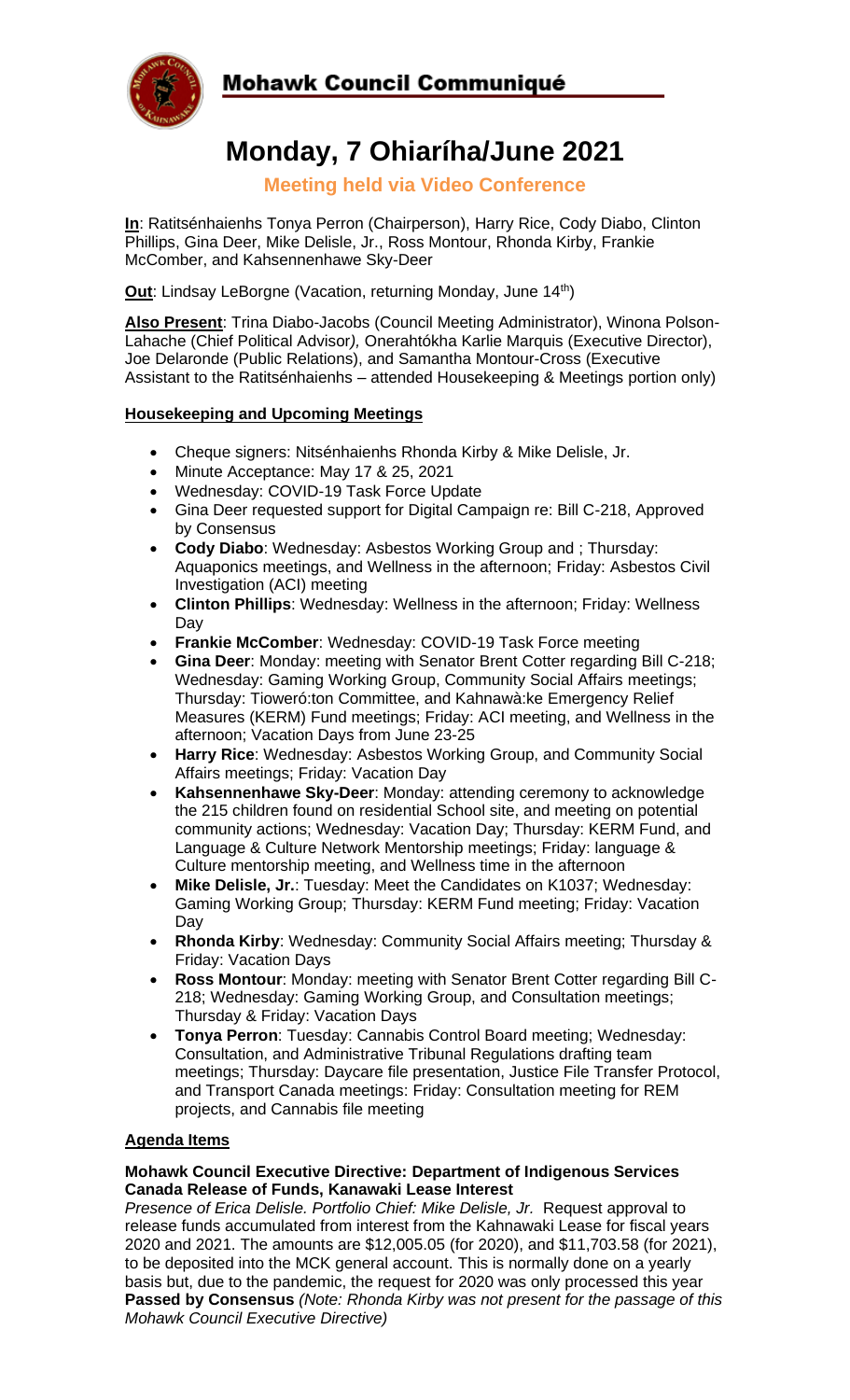

#### **Mohawk Council Executive Directive (X2): Membership Transfers to Kahnawa:ke**

*Presence of Alan John Rice. Portfolio Chief: Kahsennenhawe Sky-Deer.* Request to formally approve two Membership Transfers. All due diligence was conducted by the Office of the Kanien'kehá:ka of Kahnawà:ke. **Passed by Consensus**

#### **Mohawk Council Executive Directive: Land Designation for Blue Collar Park**

*Presence of Jean Guimond & Martin Stacey. Portfolio Chief: Clinton Phillips.*  Request to designate 22.8 acres of land located within SLS-10-3 for use as a "blue collar park" (town garage facility) for use by the MCK's various Public Works, Capital Unit, Waste management Department, and School Bus Transportation operations. The area is located along the St. Lawrence Seaway across from Magic Palace. **Passed by Consensus**

#### **Mohawk Council Executive Directive: Aquaponics**

*Presence of Eric Doucet (MCK Legal Services), and Branden Morris. Portfolio Chief: Cody Diabo.* Request to approve application for funding to assist in the development of plans and specifications for the Aquaponic project, which is estimated to cost approximately \$500,000. Dwaine White is authorized to submit the application and sign on behalf of the MCK. **Passed by Consensus**

#### **Mohawk Council Executive Directive: Community Initiatives Fund Committee MCK Representative**

*Presence of Eric Doucet (MCK Legal Services). Portfolio Chief: Tonya Perron.*  Request to rescind and replace MCED #7/2021-2022 to empower the chair of the Finance, Administration & Operations Committee (or their designate) to act as MCK representative on the Community Initiatives Fund Committee. **Passed by Consensus** *(Please note that Mike Delisle, Jr. recused himself due to conflict of interest, and that portions of the discussion were declared 'Client/Attorney Privileged')*. Upon Ratsénhaienhs Delisle's return, Rhonda Kirby was designated as the sponsor representative for the remainder of the current term.

# **Council of Chiefs Updates**

- Kahsennenhawe Sky-Deer updated on Language & Culture Mentorship Program; Residency developments; internal policy development; Governance Portfolio developments (including Code of Conduct and internal Complaints Policy, staffing, and upcoming orientation plans for newly-elected Council members); funding opportunity for efforts to locate other possible Residential School mass graves, which precipitated a lengthy discussion on this matter; and Akwesasne's potential involvement in the Hydro-Québec Hertel project
- Rhonda Kirby updated on Daycare consultation process (Tonya Perron will participate in Thursday's presentation on this matter); updated on the Indian Day Schools Settlement project
- Harry Rice updated on the upcoming First Nations Education Council's 'Ancestors Challenge' event taking place this Sunday, his visit to a local school to make a brief presentation; and COVID-19 Mental Health working group activities
- Mike Delisle, Jr. and Ross Montour updated on last week's developments regarding Seigneury of Sault St. Louis meeting with federal government officials. Canada's representatives were informed that we are disengaging with Canada's representatives for an indeterminate period, effective immediately, due to the lack of honor of the Crown on several fronts
- Ross Montour updated on meetings with Senate on Bill C-218, and meeting with James O'Reilly on various matters
- Cody Diabo provided an update (with Suzanne Jackson of MCK Legal Services) on the Asbestos remediation. This portion of the meeting was declared Client/Attorney Privileged
- Frankie McComber asked for, and received, permission from the table to contact Bell on a telecommunications issue
- Tonya Perron updated on orientation process for incoming Council; progress on Administrative Tribunal regulations; developments on revocation of Parole Supervision; Cannabis Regulations file; and Cost of Living Adjustments